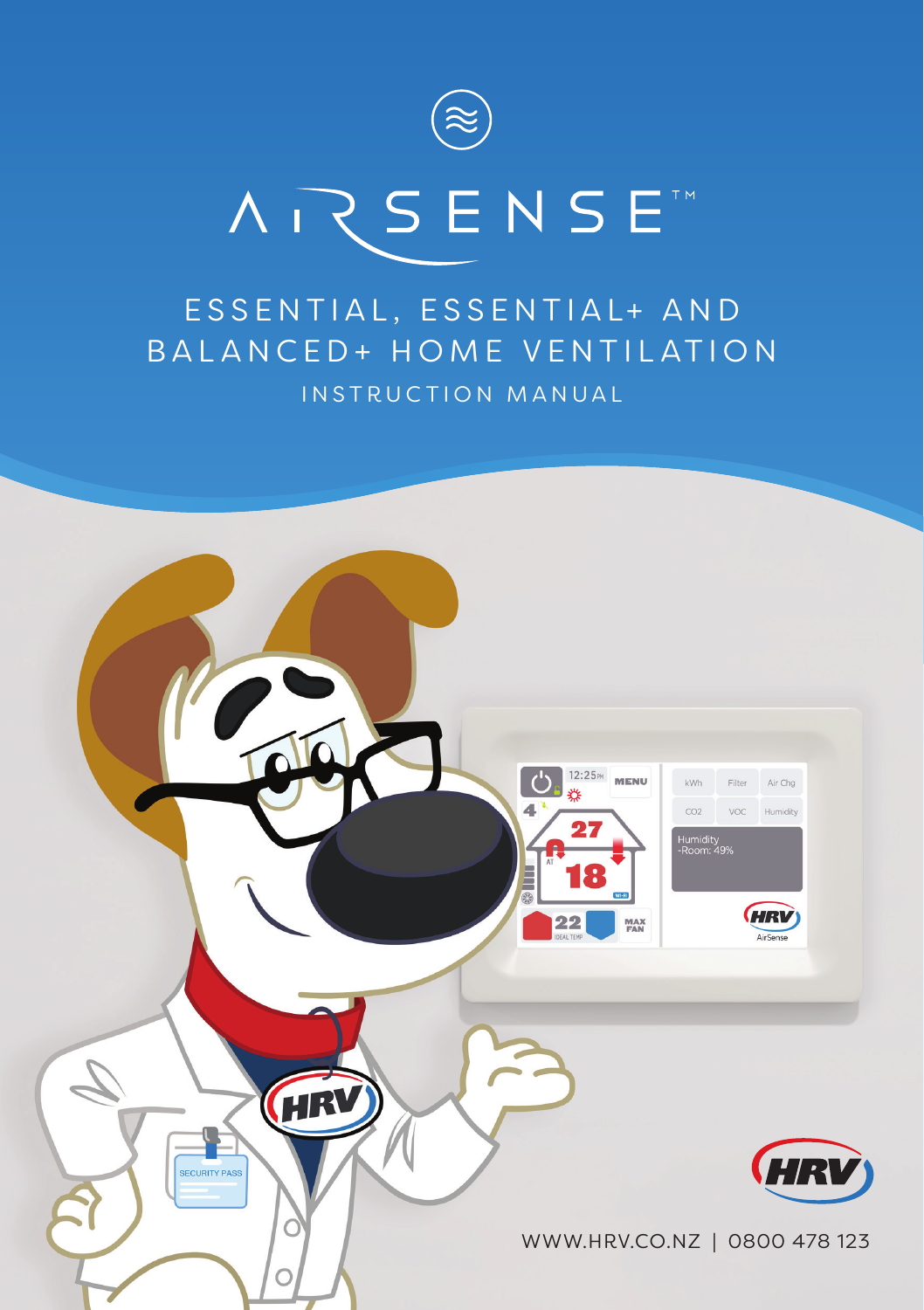# GET TO KNOW YOUR CONTROLLER



## 1 On/Off button

Turns the system off. Press button once to turn off and once again to turn back on.

#### 2 Locking icon

When the keypad locking function is engaged, the lock symbol will show (press and hold the power button to turn on and again to release the lock).

## 3 Heating icon

When the system is trying to heat the house to set temperature, this symbol will show. The arrows and house temperature numbers will also indicate this state with the colour red.

#### 4 Cooling icon

When the system is trying to cool the house to ideal temperature,

this symbol will show. The arrows and house temperature numbers will also indicate this state with the colour blue.

#### 5 Menu button

Gives access to the sub menus.

#### 6 Filter replacement icon

This icon indicates your filter needs to be changed. We recommend you change your filter every 2 years.

#### 7 Ventilation icon

This symbol will show when the roof space temperature is inadequate to heat your house to the ideal temperature and the system has reduced fan speeds to very low levels to ventilate the house. This is needed to make sure air is still moving through the house and condensation and moisture is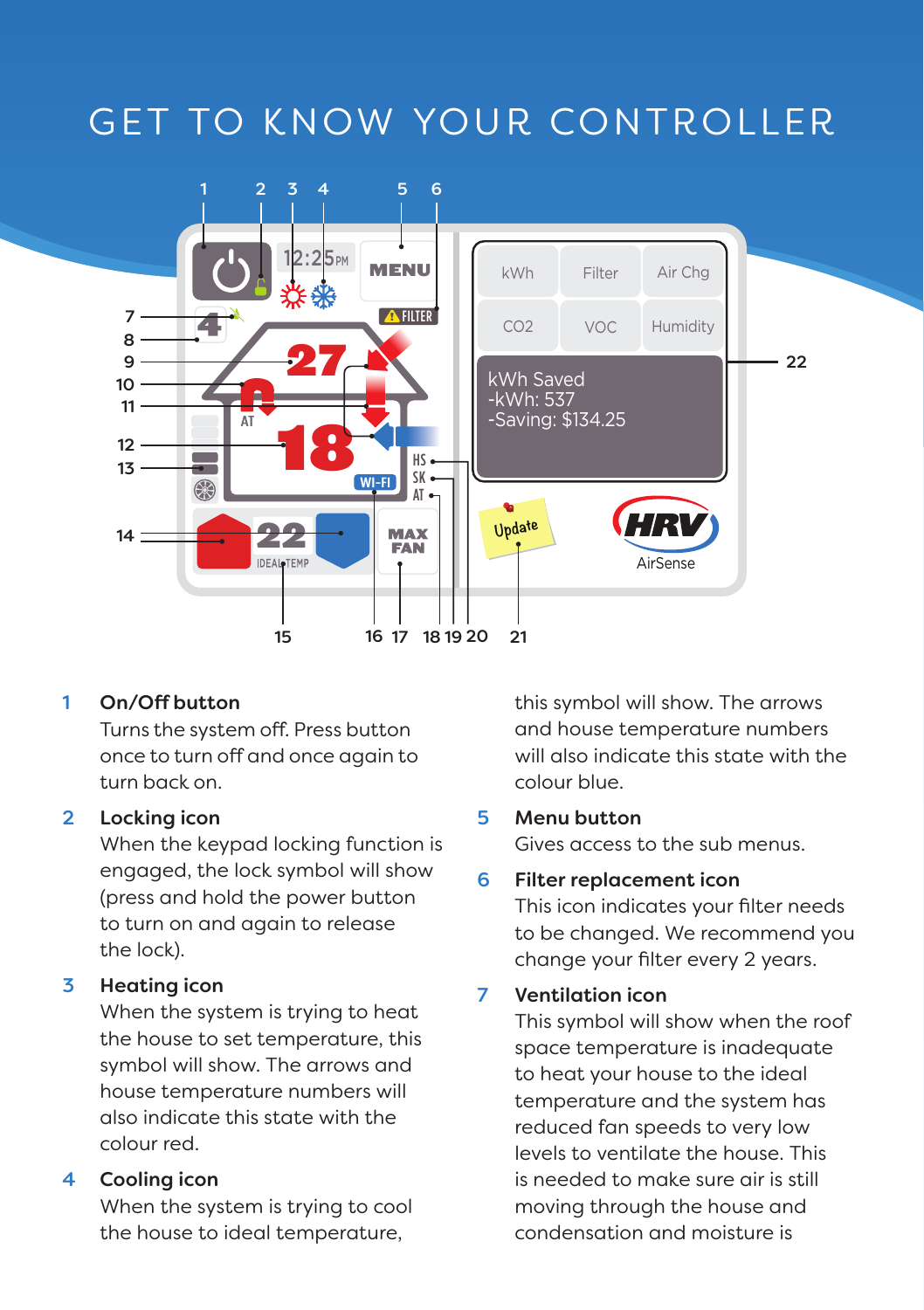controlled. All numbers and arrows will be green at this point.

#### 8 Ventilation setting

This shows the level of ventilation for your home. Levels range from 1- 6 (1 being less air and 6 being more air). To set this level accurately in winter, start at 6 and lower the setting until condensation appears, then raise up one level again.

## 9 Roof temperature

Heating, cooling and ventilation available to the house.

## 10 Heat exchange symbol

When this symbol is active the system is recovering energy from the house.

## 11 House arrows

Arrows indicate the direction of air flow into, out of, or around the house. Colour indicates if warm (red), cool (blue) or ventilating at very low level fan speeds (green).

#### 12 Room temperature

Current temperature inside your house.

# 13 Fan speed icon

Shows the speed at which the fan blows air into your house.

#### 14 Up and Down arrow buttons Used to adjust the ideal (desired) temperature for the house.

#### 15 Ideal temperature

Desired temperature you would like to reach inside your house. Note: your system will try to achieve this temperature with the heating or cooling that is available in the roof space.

## 16 Wi-Fi connectivity

This shows the system is connected to Wi-Fi.

# 17 Max Fan

Use for:

• Condensation – clears any extra condensation that may have been trapped behind closed curtains etc, with an extra boost of air into the house.

- Summer time heat dump which purges cavity air in the early evening, thereby reducing the temperature of the house and roof cavity earlier.
- Clearing odours and smells.

# 18 Air Transfer Kit

This shows when the accessory Air Transfer Kit is on and actively moving air.

## 19 Summer Kit

Standard on Essential+, this function brings cool air in summer directly from outside (when useful) by passing the roof. When activated, this symbol will show on the keypad.

## 20 Heat Share / (HS)

This shows when the heat exchanger system is on with Balanced+.

## 21 Software update

This shows when any new updates are available to download. Simply press the this yellow note to start the download process.

## 22 System monitoring

This shows key information about your air quality, filter life, air changes & kWh energy saving achieved by your ventilation system.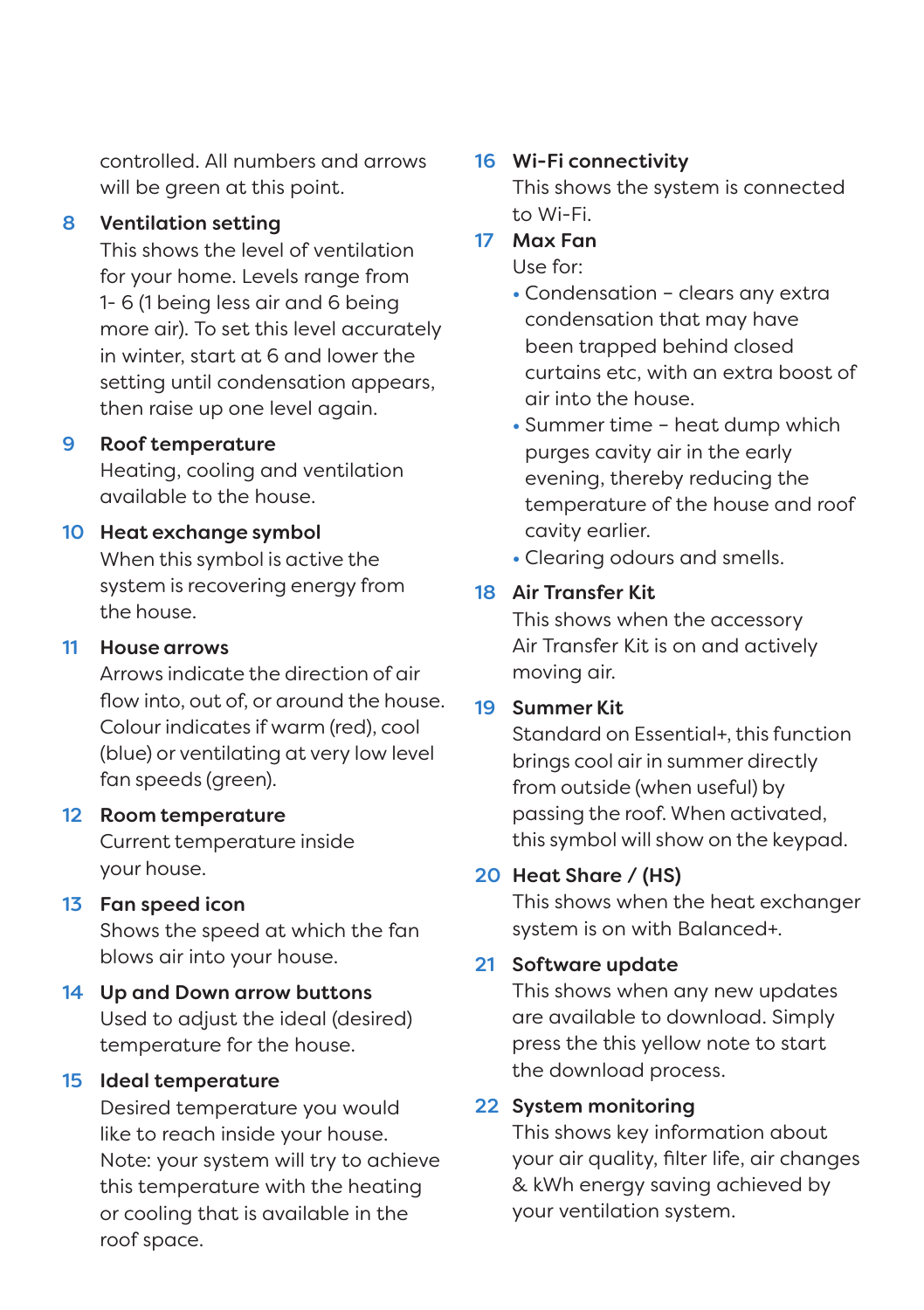# QUICK GUIDE

# GETTING STARTED



#### On/Off button

Press button once to turn off and once again to turn back on.



#### IDEAL TEMP button

- Gives system guidance to required temperature.
- Adjusts desired temperature up or down.



#### Lock keypad

Hold down for 3 seconds.

#### MENU

#### Menu button

Allows access to sub menus and extra functionality.



#### Max Fan mode

Overrides system, puts fan on 100% speed, pumping more air into the house for one hour.



Use the previous and next buttons at the bottom of each menu page to navigate through the sub menus horizontally. If you would like to go up vertically through the menu structure at any point in time press the menu button at the top of each screen.



If at any time you would like to return to the front main screen press this icon.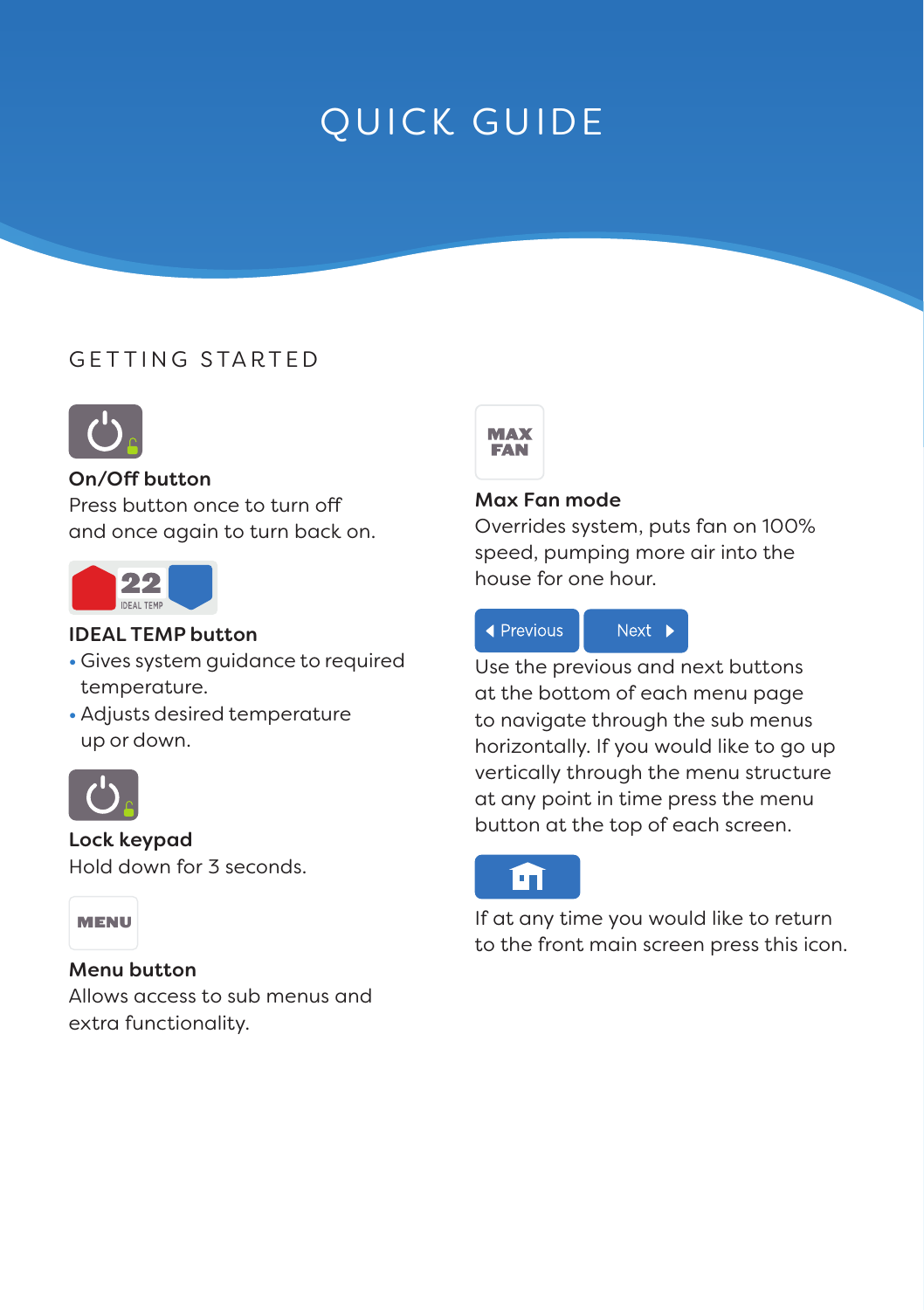# WI-FI SETUP



The Wi-Fi setup screen can be accessed from the home screen by using Menu/Previous/Advanced/ Wi-Fi Setup.

After touching "Wi-Fi Setup" this screen will appear with the "Wi-Fi:" saying "Not connected", if the router has not been connected yet:



Please note down the Product ID now, as it's required to register the mobile app and will need to be recorded in your customer record.

You now have two options to connect the Wi-Fi.

Some routers have a WPS feature, which allows an automatic connection from a Wi-Fi device to the router. There is usually a button on the router to enable WPS connecting. Touch the "WPS Connect" button on the touchscreen display. Additional instructions will be displayed. Go to the router and push the WPS button on the router. Once the router is in WPS mode return to the touchscreen display and touch "Continue".

If the router does not support WPS, then you can connect manually. This function is very similar to connecting a mobile phone to Wi-Fi.

Touch the "Manual Connect" button. Scanning will be displayed in the title and then after a delay this screen will appear (note, in some rare cases, this can take up to a minute the first time):



The routers in the list will be different to the ones displayed above as they are the 5 strongest Wi-Fi signals found near to the touchscreen display. This screen will refresh every 10 seconds, so if the router you are looking for does not appear, wait for the next scan. Select the one you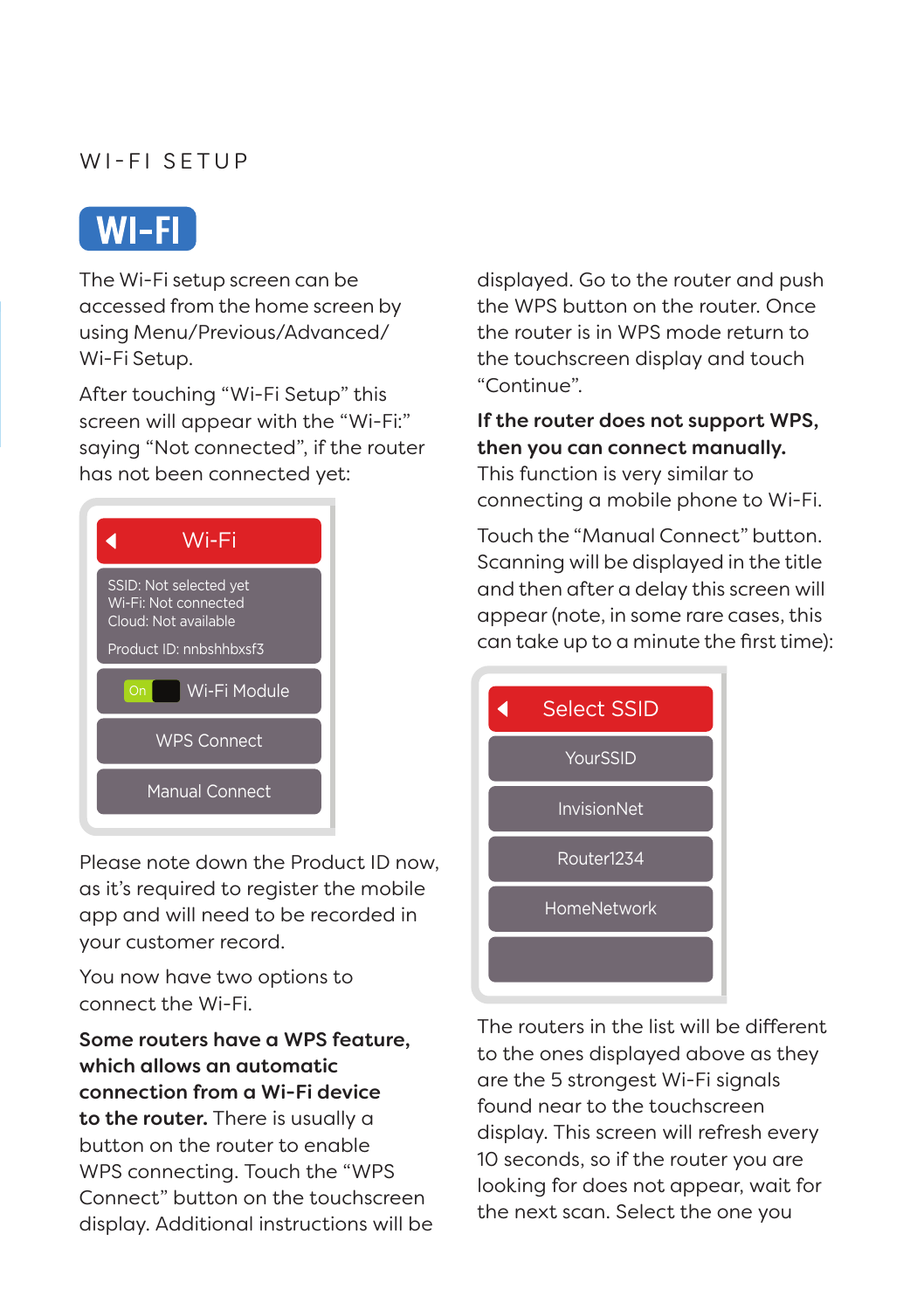want to connect to and then this screen will appear:

Check that you have selected the correct router SSID. There are five security levels ("OPEN", "WEP", "WPA\_ PSK", "WPA2\_PSK", "WPA\_WPA2\_PSK"). If the security shown is "OPEN", then touching the "Connect" button, should complete the connection and you can go to page 3. If it is not "OPEN", then touch the "Enter Password" button to see the password screen shown below.



Enter the password for the router you are connecting to, and then touch

the "Connect" button. If you find the buttons a bit small for your fingers, you can use a blunt pointed instrument to push the buttons, like a tablet stylus or a finger nail or a knitting needle or the edge of a ball point pen, with the ink part retracted.

*WARNING: using too sharp an instrument may damage the display and void the warranty.*

After a delay, the display will now change back to the first screen shown with Wi-Fi and Cloud status showing "Please wait…"

If successful, the Wi-Fi status will show "Connected", and the cloud service will show "Available", as shown below:



Congratulations, you are now connected to the Wi-Fi and the HRV cloud.

If for some reason you do not connect, then double check your password and repeat the procedure above.

Note, for the cloud status to show "Available", your router must have an internet connection.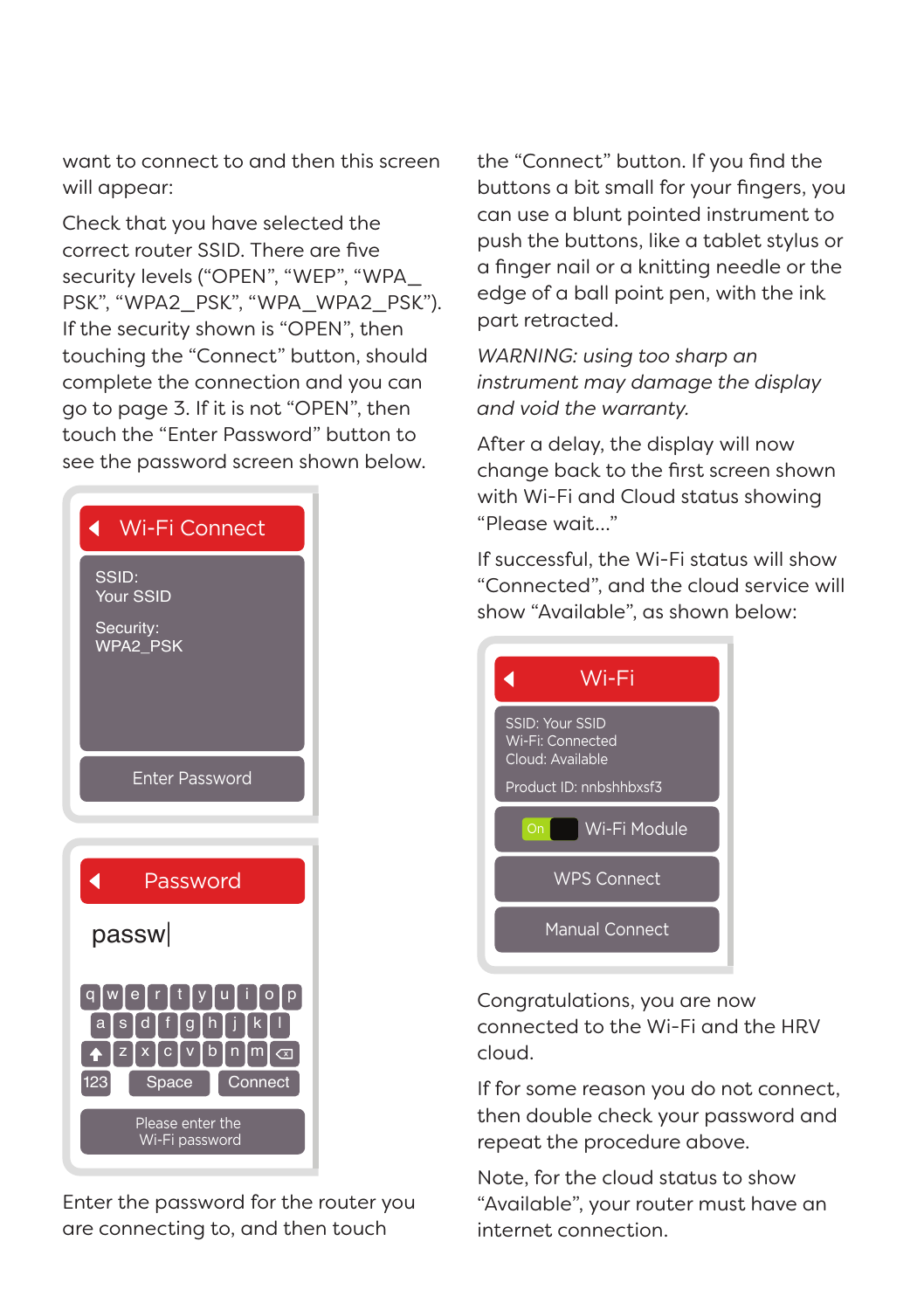# EXTRA FUNCTIONALITY

# SUB MENUS

MENU

Press the menu button on the front screen to enter the sub menus.

## Menu title here

Further options are available in these sub menus.

#### Menu Options

- 1. Max Fan these are advanced options for operating Max Fan mode.
- 2. Quick Options this allows access to three main options – Season Detection, turning on / off the Air Transfer Kit and Summer Kit.
- 3. Night Mode holds set temperature at 18 degrees for 4 hours, cooling the house when the roof cavity temperature is lower than the house interior. After 4 hours it returns the temperature back to its original setting.
- 4. Ventilation Level allows ventilation setting adjustment. At different times of the year, more or less air is needed to clear

condensation in your house. Your system uses these levels when roof cavity temperature is too cool to heat, but the house still needs air to get rid of condensation. Higher levels will bring more cold air into a house. A balance is needed between condensation clearing and reducing the amount of cold air into the house, dependant on each house. Adjust to suit. Spring, summer, autumn: Lower ventilation levels (1 – 3). Winter: Higher ventilation levels (3 – 6).

- 5. Clock settings allows clock adjustment.
- 6. Display settings adjust minor screen modifications such as brightness and contrast.
- 7. Advanced allows access to advanced user functions and information such as setting your kWh cost, Wi-Fi set-up, new filter requests & software updates.
- 8. About your HRV displays information about your HRV system model.